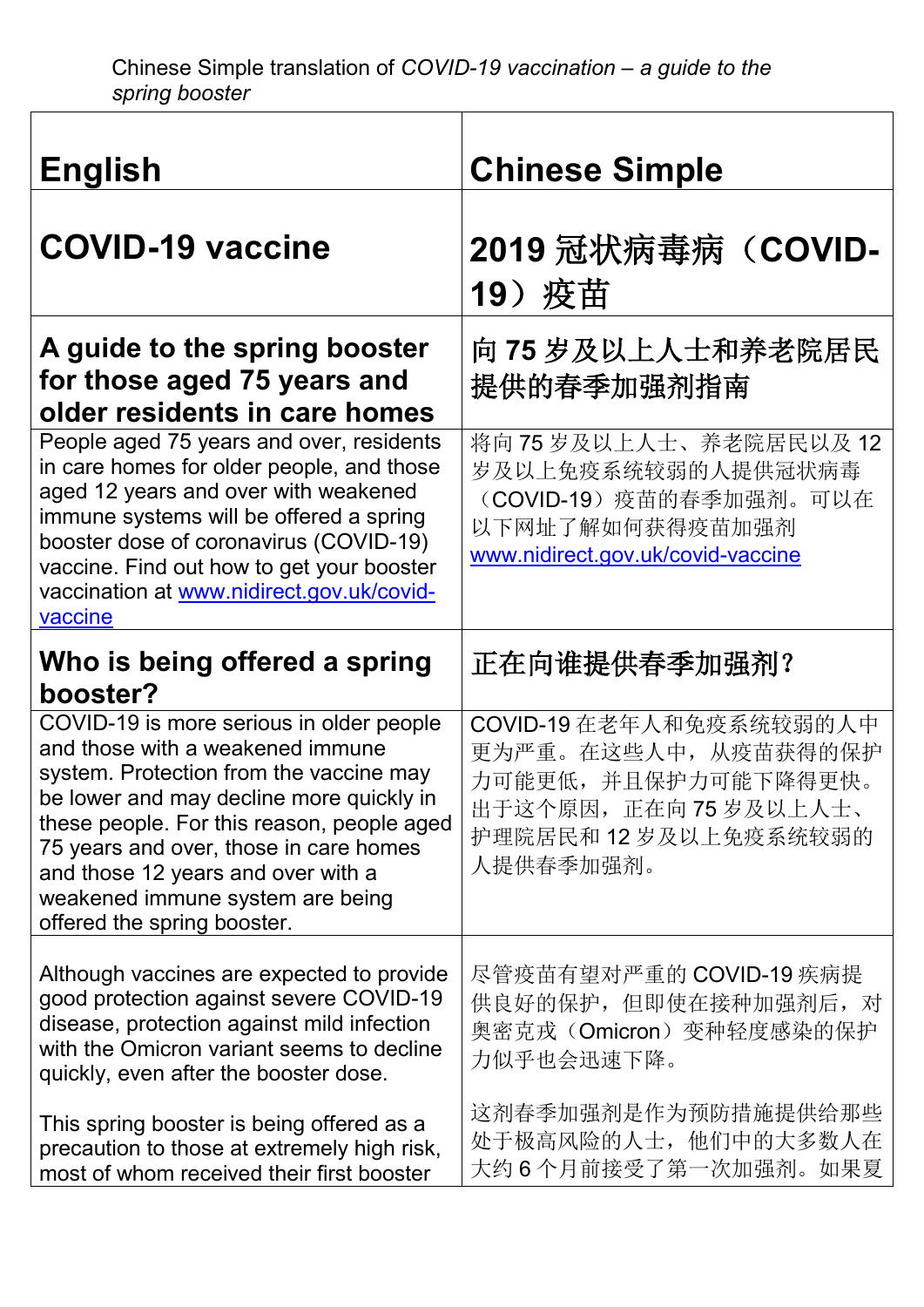Chinese Simple translation of *COVID-19 vaccination – a guide to the spring booster*

| around 6 months ago. If the number of<br>infections increases over the summer, this<br>booster should help to reduce your risk of<br>being admitted to hospital with COVID-19.                                                                                                                                                  | 季感染人数增加, 这剂加强剂应该有助于降<br>低您因 COVID-19 入院的风险。                                                                                                                      |
|---------------------------------------------------------------------------------------------------------------------------------------------------------------------------------------------------------------------------------------------------------------------------------------------------------------------------------|------------------------------------------------------------------------------------------------------------------------------------------------------------------|
| Timing of the spring booster<br>You should have the spring booster<br>around 6 months (and not before 3<br>months) since your last dose of vaccine.                                                                                                                                                                             | 春季加强剂的接种时段<br>自您接种最后一剂疫苗后, 应该在6个月左<br>右(并且不早于3个月)接种春季加强剂。                                                                                                        |
| Which vaccine will you be<br>offered?                                                                                                                                                                                                                                                                                           | 将为您提供哪种疫苗?                                                                                                                                                       |
| You will be given a booster dose of either<br>Pfizer or Moderna vaccine. (You may be<br>offered the AstraZeneca vaccine if this is<br>what you had for your first doses and you<br>cannot receive either of the other<br>vaccines.) Both vaccines boost well and<br>have already been given to millions of<br>people in the UK. | 您将获得辉瑞(Pfizer)或莫德纳<br>(Moderna) 的加强剂疫苗。(如果您第一<br>次接种的是阿斯利康(AstraZeneca)疫<br>苗, 并且您无法接种其他任何一种疫苗, 可<br>能会向您提供 AstraZeneca。) 这两种疫苗<br>的效果都很好, 并且已经在英国提供给数百<br>万人使用。 |
| Studies have shown those aged 18 and<br>over who can get the Moderna vaccine<br>only need a half dose to boost the immune<br>system well. This half dose of Moderna is<br>expected to have low rate of side effects<br>including myocarditis.                                                                                   | 研究表明, 那些18岁及以上可以接种<br>Moderna 疫苗的人只需半剂量即可很好地<br>增强免疫系统。预计这半剂量的 Moderna<br>的副作用(包括心肌炎)的发生率较低。                                                                     |
| You will be offered the right vaccine for<br>you which may be the same or different<br>from the vaccines that you had before.                                                                                                                                                                                                   | 您将获得适合您的疫苗, 该疫苗可能与您之<br>前接种的疫苗相同或不同。                                                                                                                             |
| Who cannot take up the offer<br>of a spring booster                                                                                                                                                                                                                                                                             | 谁不能接种向其提供的春季加强<br>剂                                                                                                                                              |
| There are very few people who should not<br>have this booster.                                                                                                                                                                                                                                                                  | 很少有人不应该接种这剂加强剂。                                                                                                                                                  |
| If you have had a severe reaction to a<br>previous dose of the vaccine you should<br>discuss this with your doctor.                                                                                                                                                                                                             | 如果您对之前接种的疫苗剂次曾有严重反<br>应, 应该与您的医生讨论这个问题。                                                                                                                          |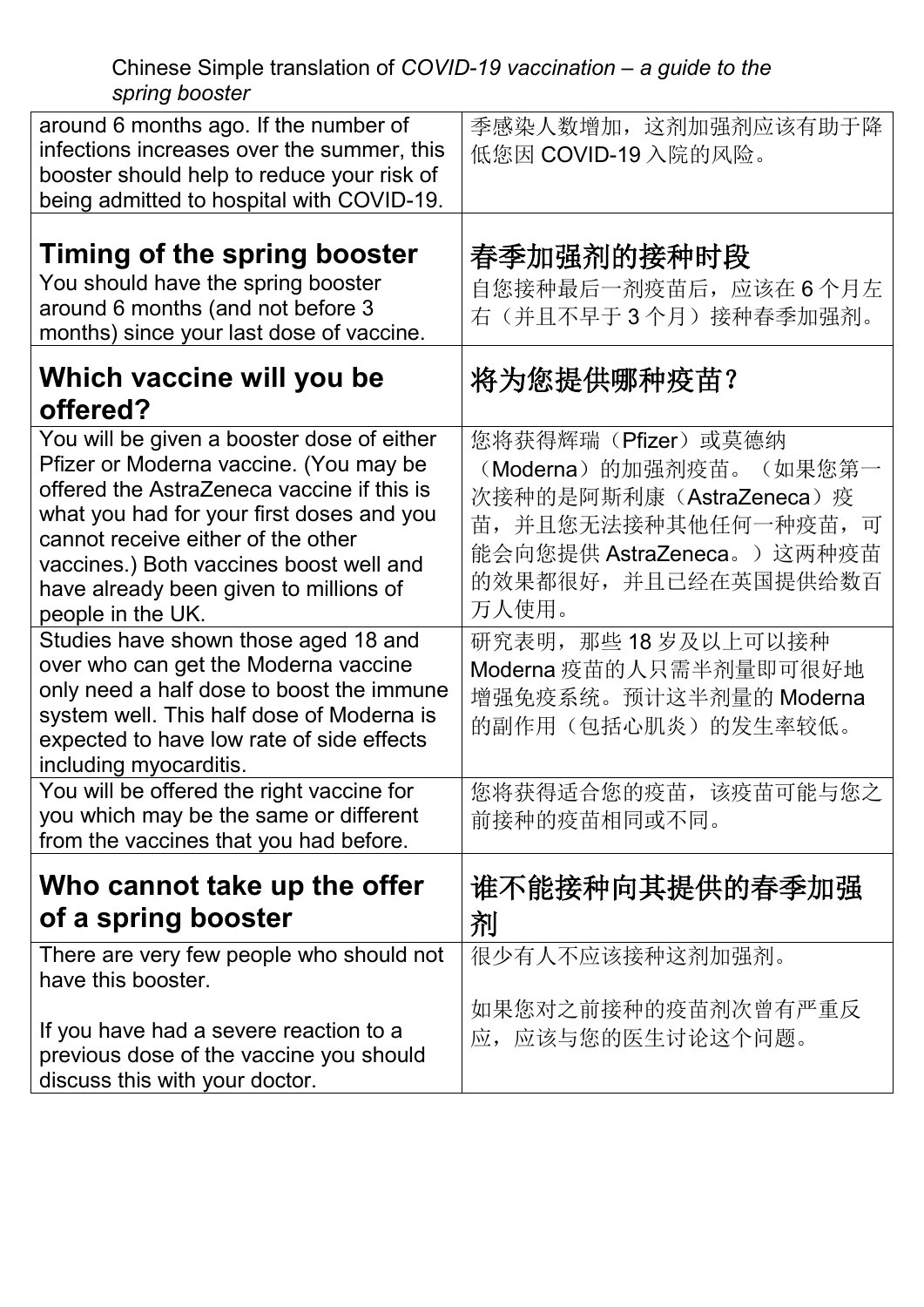| <b>Common side effects</b>                                                                                                                                                                                             | 常见的副作用                                                                                                                                         |
|------------------------------------------------------------------------------------------------------------------------------------------------------------------------------------------------------------------------|------------------------------------------------------------------------------------------------------------------------------------------------|
| As with your previous dose the common<br>side effects are the same for all COVID-19<br>vaccines used in the UK, and include:                                                                                           | 与您之前的剂次一样,英国使用的所有<br>COVID-19 疫苗的常见副作用都相同, 包<br>括:                                                                                             |
| having a painful, heavy feeling and<br>$\bullet$<br>tenderness in the arm where you<br>had your injection. This tends to be<br>worst around 1 to 2 days after the<br>vaccine                                           | 注射部位的手臂有疼痛、沉重的感觉<br>$\bullet$<br>和压痛。在疫苗接种后约 1-2 天, 这<br>种情况往往最严重。                                                                             |
| • feeling tired                                                                                                                                                                                                        | • 感觉累                                                                                                                                          |
| headache<br>$\bullet$                                                                                                                                                                                                  | • 头痛                                                                                                                                           |
| general aches, or mild flu like<br>symptoms                                                                                                                                                                            | ● 全身疼痛,或轻度流感样症状                                                                                                                                |
| You can rest and take paracetamol (follow<br>the dose advice in the packaging) to help<br>make you feel better.                                                                                                        | 您可以休息,并服用扑热息痛<br>(paracetamol) (按照包装上的剂量建<br>议),以使您感觉好些。                                                                                       |
| Although a fever can occur within a day or<br>two of vaccination, if you have any other<br>COVID-19 symptoms or your fever lasts<br>longer, stay at home and arrange to have<br>a test.                                | 尽管在接种疫苗后的一两天内可能会发烧,<br>但如果您有任何其他 COVID-19 症状或发<br>烧持续时间更长, 请留在家中并安排进行检<br>测。                                                                   |
| Symptoms following vaccination normally<br>last less than a week. If your symptoms<br>seem to get worse or if you are concerned,<br>contact your GP.                                                                   | 接种疫苗后的症状通常持续不到一周。如果<br>您的症状似乎变得更糟或您担心,请联系您<br>的全科医生(GP)。                                                                                       |
| You can also report suspected side effects<br>of vaccines and medicines through the<br>Yellow Card scheme. You can do this<br>online by searching Coronavirus Yellow<br>Card or by downloading the Yellow Card<br>app. | 您还可以通过黄卡计划 (the Yellow Card<br>scheme) 报告疫苗和药物的疑似副作用。<br>您可以通过搜索冠状病毒黄卡<br>(Coronavirus Yellow Card)或下载黄卡应<br>用程序(Yellow Card app) 在线进行此操<br>作。 |
| Please see the end of this document for<br>more details.                                                                                                                                                               | 欲了解详细信息, 请参阅本文件的末尾。                                                                                                                            |
| <b>Serious side effects</b>                                                                                                                                                                                            | 严重的副作用                                                                                                                                         |
| Worldwide, there have also been very rare<br>cases of inflammation of the heart called                                                                                                                                 | 在全球范围内, 有报告在接种 Pfizer 和莫德<br>纳 Moderna 的 COVID-19 疫苗后出现非常                                                                                      |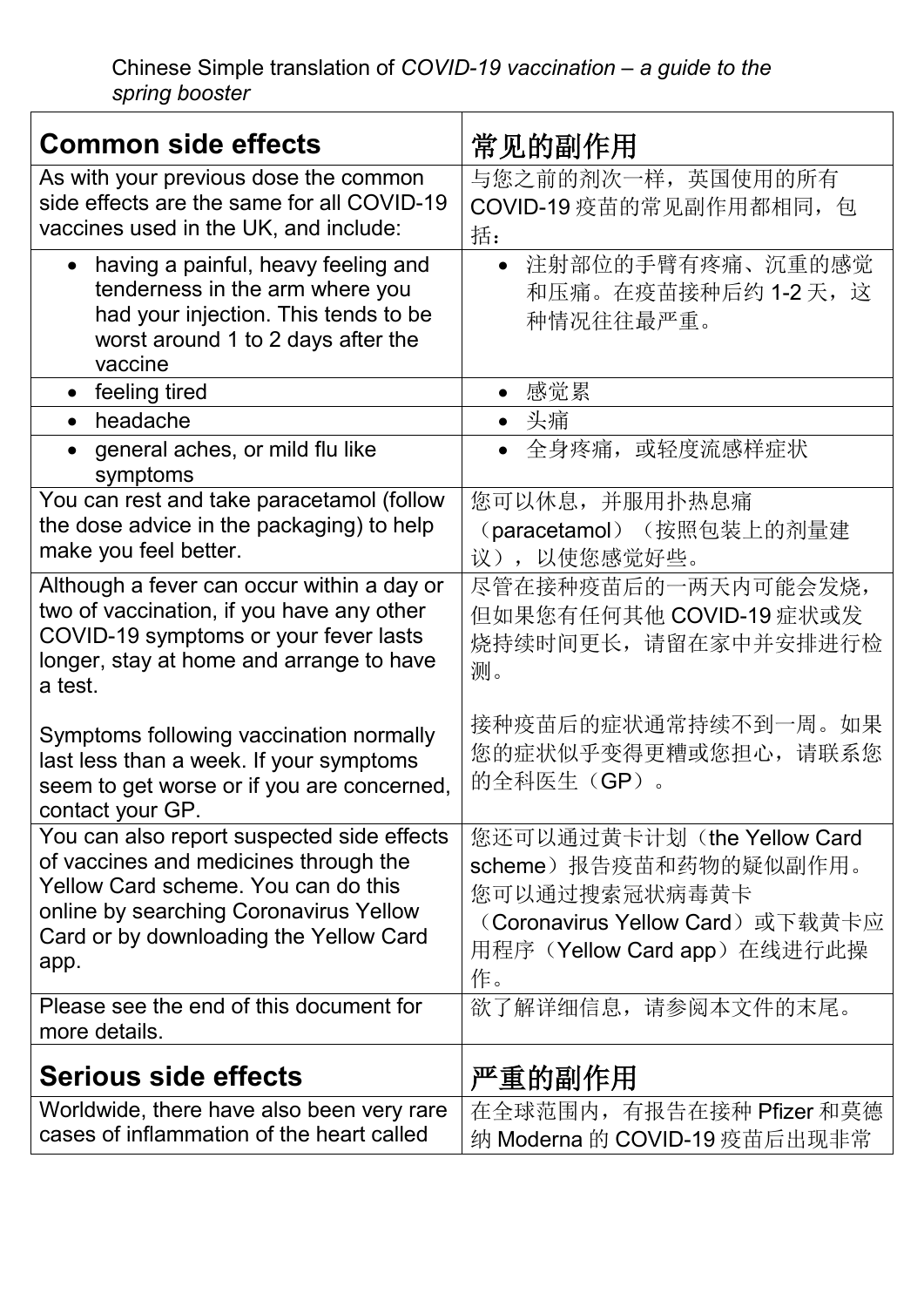## Chinese Simple translation of *COVID-19 vaccination – a guide to the spring booster*

| myocarditis or pericarditis reported after<br>Pfizer and Moderna COVID-19 vaccines.                                                                                                      | 罕见的心脏炎症病例, 称为心肌炎或心包<br>炎。                                               |
|------------------------------------------------------------------------------------------------------------------------------------------------------------------------------------------|-------------------------------------------------------------------------|
| These cases have been seen mostly in<br>younger men within several days after<br>vaccination. Most of these people<br>recovered and felt better following rest and<br>simple treatments. | 这些病例主要见于接种疫苗后几天内的年轻<br>男性。这些人中的大多数人在休息和简单的<br>治疗后康复并感觉好转。               |
| You should seek medical advice urgently<br>from your GP or Emergency Department if,<br>after vaccination, you experience:                                                                | 如果在接种疫苗后出现以下情况, 您应该立<br>即向您的全科医生 (GP) 或急诊部门寻求<br>医疗建议:                  |
| • chest pain                                                                                                                                                                             | 胸痛                                                                      |
| shortness of breath<br>$\bullet$                                                                                                                                                         | 呼吸急促<br>$\bullet$                                                       |
| feelings of having a fast-beating,<br>$\bullet$<br>fluttering, or pounding heart                                                                                                         | 感觉心跳加速、颤动或心脏狂跳                                                          |
| If you have had serious side effects after a<br>previous dose of the vaccine you should<br>discuss this with your doctor.                                                                | 如果您在接种之前剂次的疫苗后曾发生严重<br>的副作用,应该与您的医生讨论这个问题。                              |
| <b>Can you still catch COVID-19</b>                                                                                                                                                      | 接种疫苗后您还会感染 COVID-                                                       |
| after having the vaccine?                                                                                                                                                                | 19吗?                                                                    |
|                                                                                                                                                                                          |                                                                         |
| The COVID-19 vaccination will reduce the<br>chance of you suffering from COVID-19<br>disease. It may take a few days for your<br>body to build up some protection from the<br>booster.   | COVID-19 疫苗接种将减少您患 COVID-19<br>疾病的机会。您的身体可能需要几天的时间<br>才能建立起由加强剂得到的一些保护。 |
| Like all medicines, no vaccine is<br>completely effective – some people may<br>still get COVID-19 despite having a<br>vaccination, but this should be less severe.                       | 与所有药物一样, 没有一种疫苗是完全有效<br>的——尽管接种了疫苗, 有些人仍可能感染<br>COVID-19, 但这严重程度应该更低。   |
| If you have not had all your                                                                                                                                                             | 如果您尚未接种所有疫苗                                                             |
| vaccinations<br>If you have not yet had either of your first<br>two doses of the vaccine you should have<br>them as soon as possible.                                                    | 如果您尚未接种前两剂疫苗中的任何一剂,<br>您应该尽快接种。                                         |
| If you missed your first booster or third<br>dose (for those with weakened immune<br>system), you should have this spring<br>booster as soon as possible.                                | 如果您错过了第一次加强剂或第三剂(对于<br>免疫系统较弱的人), 您应该尽快接种此春<br>季加强剂。                    |